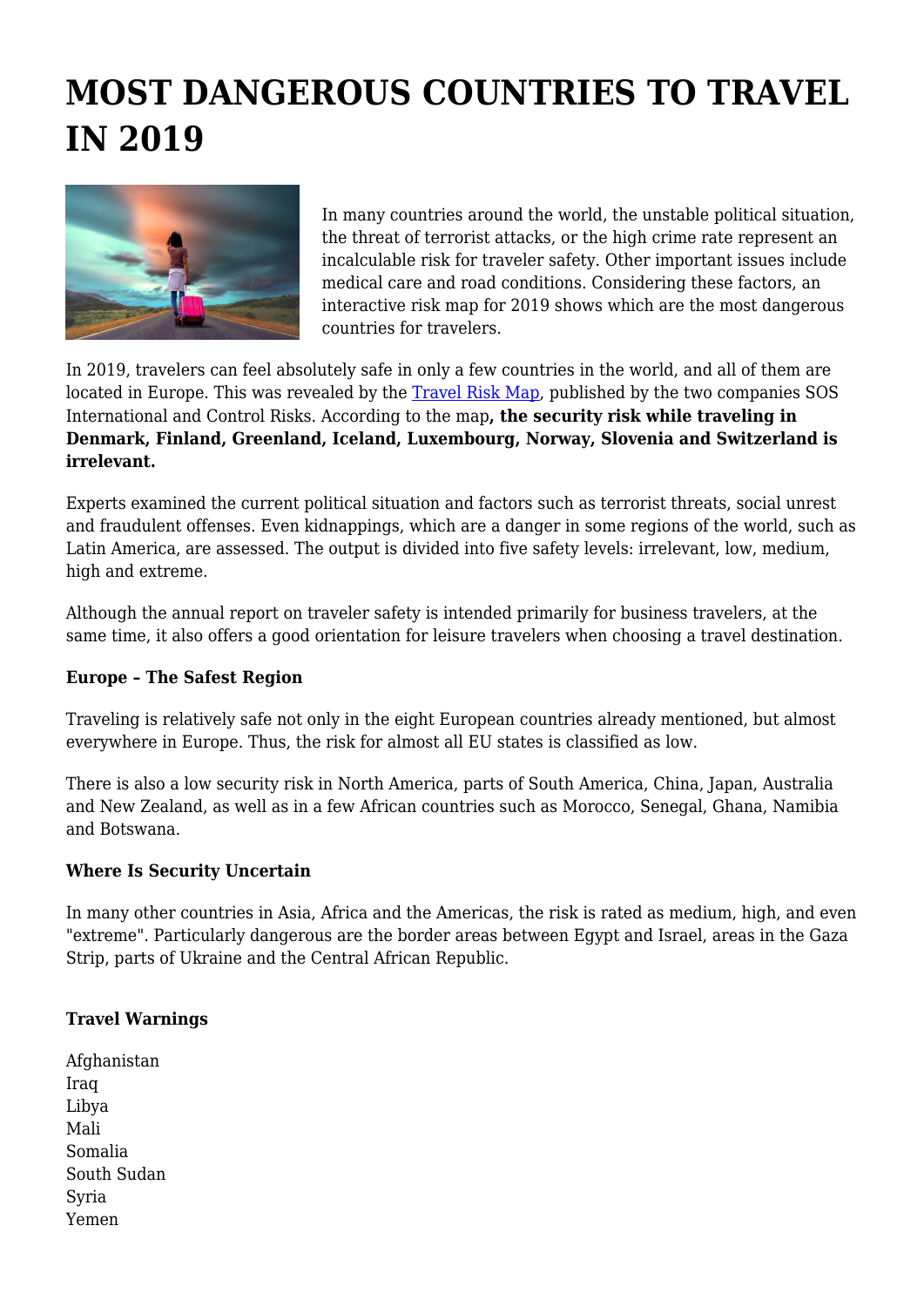#### **Regional Travel Warnings**

Algeria Burkina Faso Cameroon Chad Democratic Republic of Congo Egypt El Salvador Eritrea Honduras Ivory Coast Lebanon Mauritania Mexico Mozambique Nicaragua Niger Nigeria Pakistan Palestinian territories Papua New Guinea Parts of Ecuador Parts of India Philippines Tajikistan Ukraine Venezuela

## **Countries with the Highest Health Risk**

Not only the risk of terrorist attacks or an unstable political situation can be a danger to foreign tourists, but also epidemics and poor medical care.

According to the analysis, the greatest health risks are in Africa, where medical care in many countries is still unavailable, especially outside the capitals. Iraq, Syria and Afghanistan are among the countries with the highest health risk, as well as North Korea, Haiti and Venezuela. Europe, North America and Australia are considered relatively safe in this regard.

## **Road Safety**

Another issue that has been scrutinized by SOS International and Control Risks and presented in a separate category is the road safety. From this it is possible to evaluate not only quality of the roads across destinations but also whether special laws, such as seat belt, speed limit or alcohol ban at the wheel, are applied.

**The highest risk in road traffic therefore exists in a large part of the African states, in Saudi Arabia, in Oman, in Iran, in Kazakhstan, Thailand and Vietnam as well as in the Dominican Republic.** It is also more dangerous on the roads of Russia, China, Mongolia, Malaysia and Myanmar, and the risk is high in Brazil, Bolivia, Paraguay, Ecuador, Guatemala, and several other states in Africa and the Middle East. Across Europe, in the North American countries and Australia travelers hardly need to be worry about road safety, here the risk is rated as very low to low.